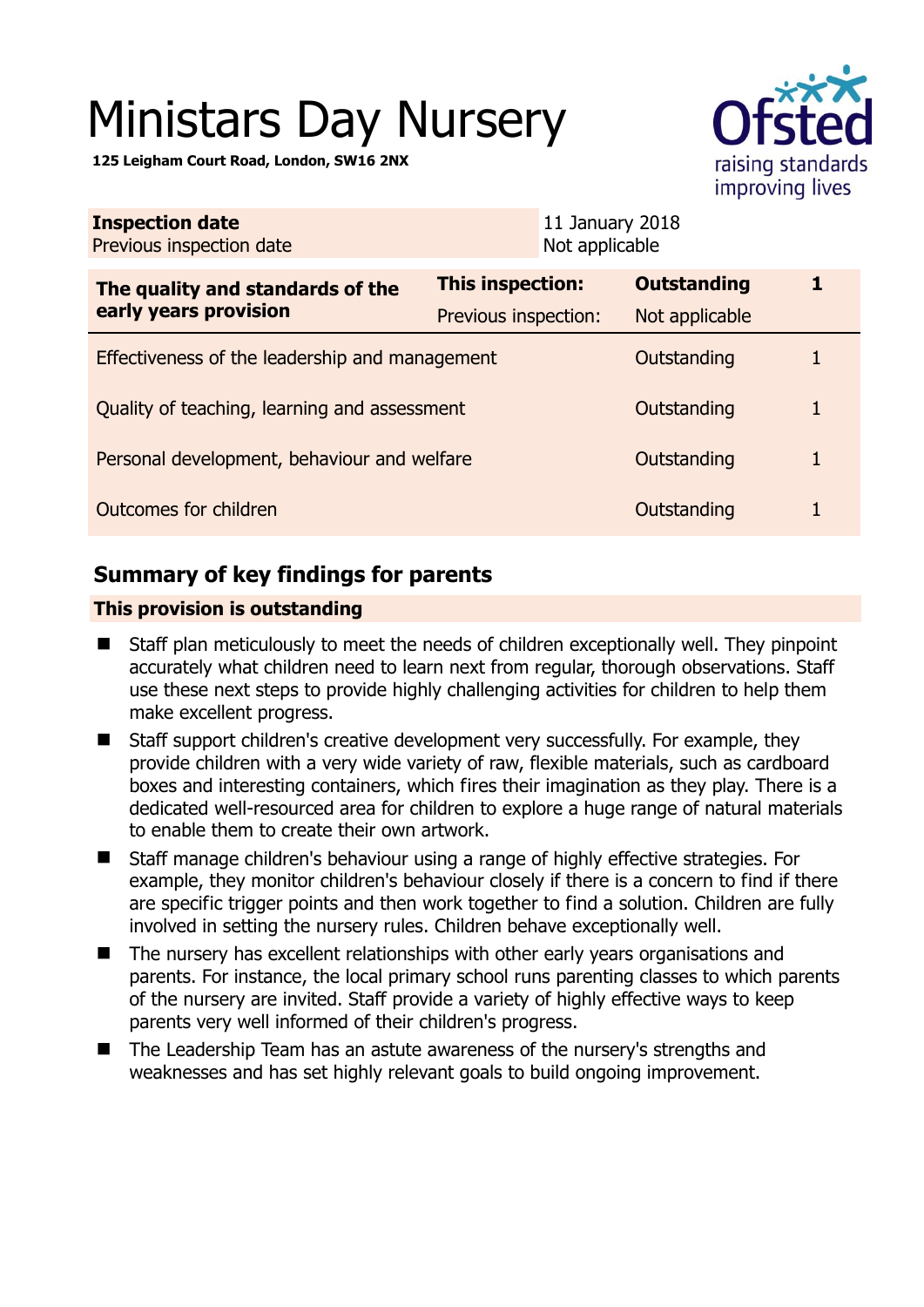## **What the setting needs to do to improve further**

## **To further improve the quality of the early years provision the provider should:**

■ continue to enhance the already excellent outdoor area to provide even more challenges for children across all areas of learning.

## **Inspection activities**

- The inspector carried out a joint observation with the Leadership Team of a group activity.
- The inspector observed the interaction between the staff and children, and spoke with children when appropriate.
- The inspector tracked the progress of several children.
- The inspector looked at some documentation and held a discussion with the Leadership Team.
- The inspector spoke to parents and staff and considered their views.

## **Inspector**

Jennifer Beckles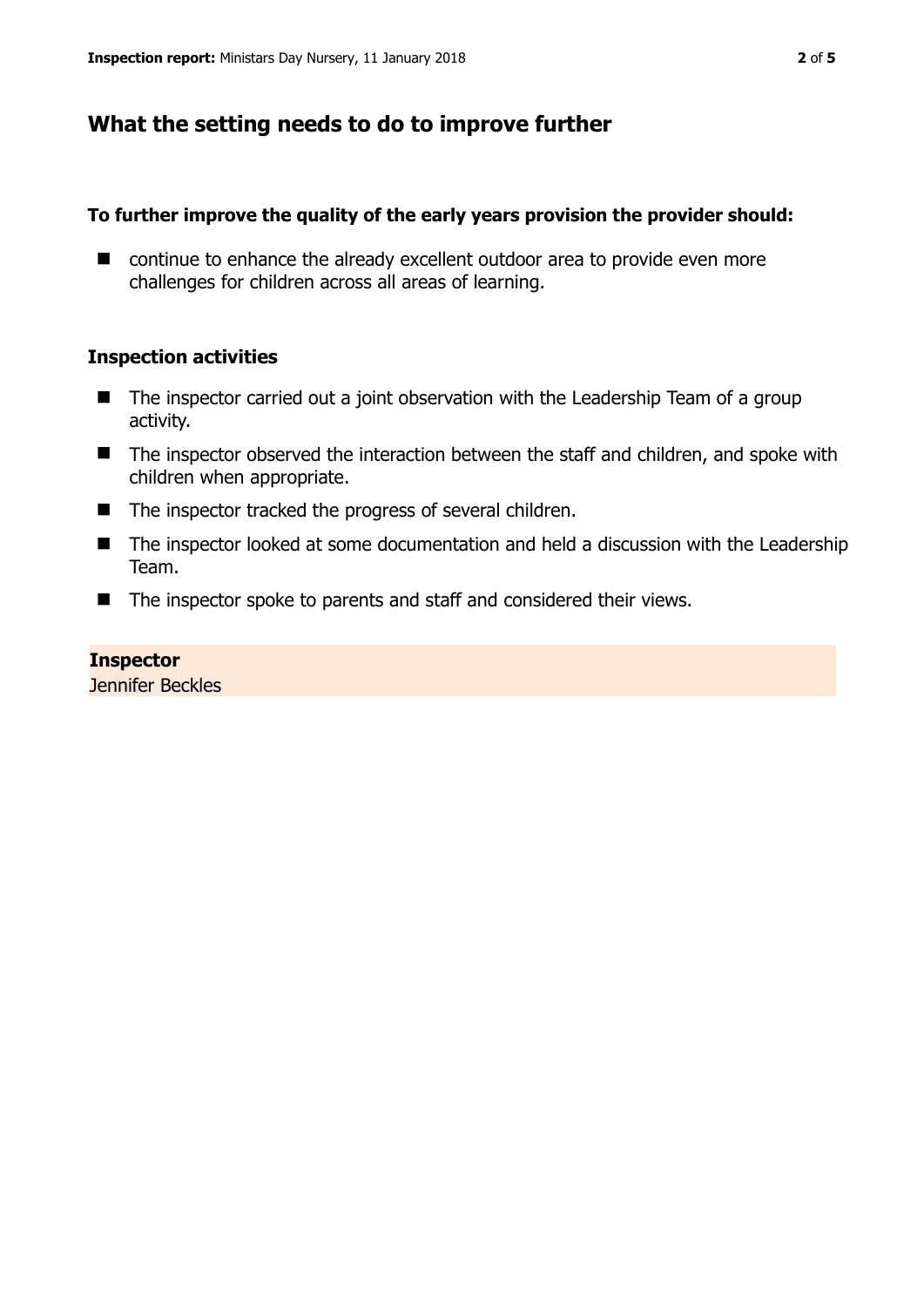## **Inspection findings**

#### **Effectiveness of the leadership and management is outstanding**

Safeguarding is effective. Staff have an excellent understanding of procedures to follow should they have concerns about a child's welfare. Staff have a very vigilant attitude towards children's safety. Risk assessments are robust to help ensure accidents are minimised. The Leadership Team carry out very thorough background checks on staff as part of the recruitment procedure. Part of this diligent approach to safety involves attendance on a 'Safer Recruitment' course which has led to more-thorough processes being implemented. Monitoring of children's learning is very robust. The Leadership Team checks all planning and assessment to identify if there are any gaps and to ensure that additional help is provided to children as needed. Staff receive excellent support. The Leadership Team meets each staff member individually and thoroughly reviews their work and support needs. Comprehensive annual checks accurately identify their training needs. Staff have attended an extensive range of courses, including a course on supporting children who have special educational needs (SEN) which has led to much greater support for children in this area.

#### **Quality of teaching, learning and assessment is outstanding**

Staff ensure that children are completely focused and engaged in activities. They plan an interesting and innovative range of activities based on each child's individual interests. Staff support children's early literacy skills exceptionally well. For instance, they ensure that children always have ready access to a wide range of mark-marking materials to make 'lists', take 'orders' and write 'menus' in their pretend play. Children have excellent letter-sound knowledge and many can recognise and write their own names. The outdoor area is spacious and provides ample and well-thought-out opportunities for children to practise and build on their already excellent physical skills. The Leadership Team recognise that this could be developed even further to cover different areas of learning.

#### **Personal development, behaviour and welfare are outstanding**

Children are extremely confident and very well motivated to learn. Staff help children to feel highly valued and to settle extremely well. For instance, they carry out home visits before children start at the nursery to help build close relationships with children and their families. Children are highly independent. For instance, they collect their own crockery and cutlery, serve themselves and pour their own drinks at lunchtime. They learn about healthy eating and enjoy very well-balanced meals.

#### **Outcomes for children are outstanding**

All children make rapid progress from their starting points. They have exceptional counting and sorting skills, and excellent knowledge of shape names. They treat each other with a high degree of respect, saying 'please' and 'thank you' appropriately. Children operate educational programs on the computer independently. They use the mouse and program functions very skilfully. Children learn excellent skills for their future learning.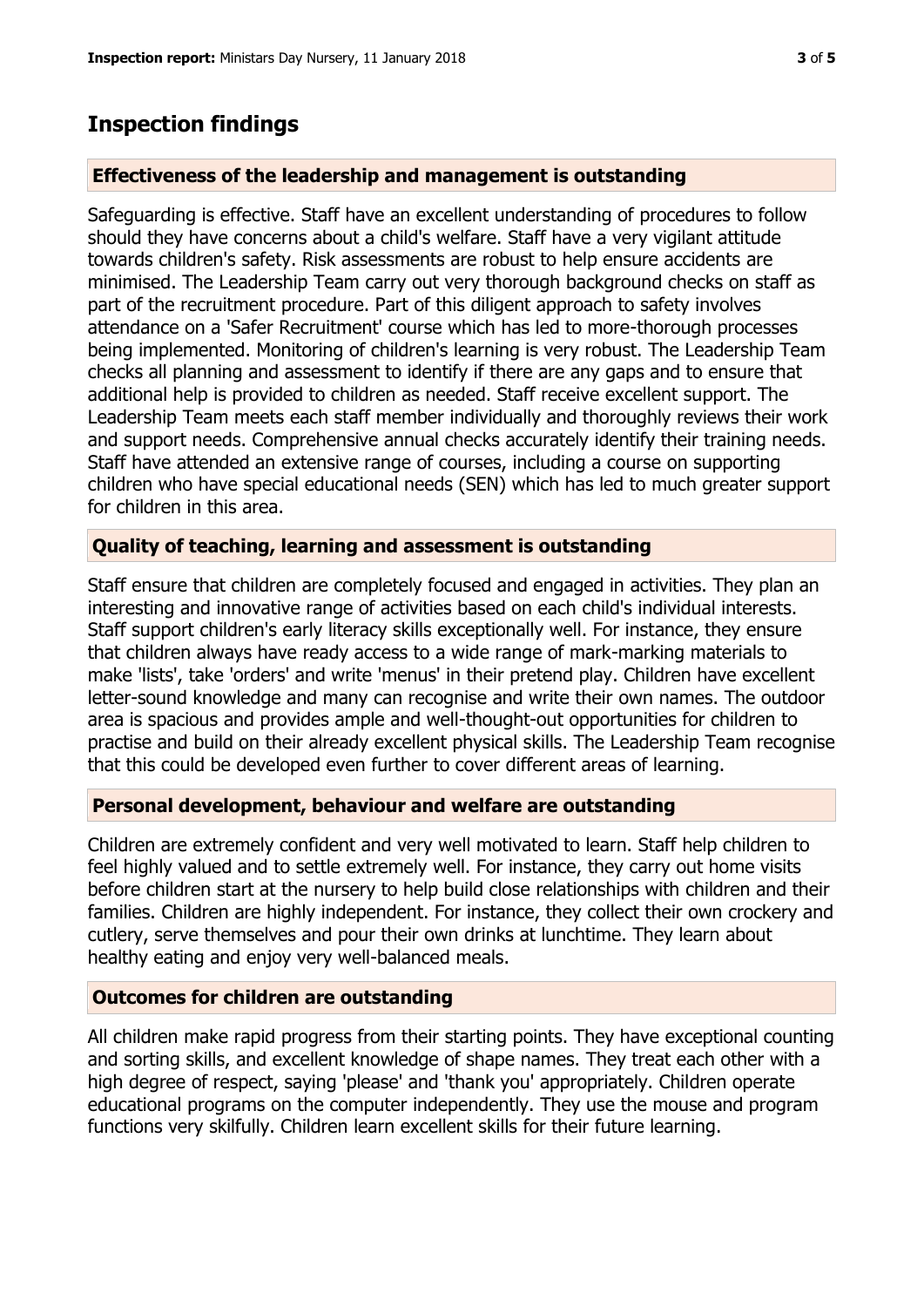## **Setting details**

| Unique reference number                             | EY552343                                               |  |
|-----------------------------------------------------|--------------------------------------------------------|--|
| <b>Local authority</b>                              | Lambeth                                                |  |
| <b>Inspection number</b>                            | 1112881                                                |  |
| <b>Type of provision</b>                            | Full-time provision                                    |  |
| Day care type                                       | Childcare - Non-Domestic                               |  |
| <b>Registers</b>                                    | Early Years Register, Compulsory Childcare<br>Register |  |
| Age range of children                               | $1 - 4$                                                |  |
| <b>Total number of places</b>                       | 36                                                     |  |
| Number of children on roll                          | 44                                                     |  |
| Name of registered person                           | Mini Stars Limited                                     |  |
| <b>Registered person unique</b><br>reference number | RP901353                                               |  |
| <b>Date of previous inspection</b>                  | Not applicable                                         |  |
| <b>Telephone number</b>                             | 0208 6788600                                           |  |

Mini Stars Day Nursery opened in 2004 and is based in Streatham Hill in the London Borough of Lambeth. The nursery receives funding to provide free early education for children aged two, three and four years. It is open each weekday from 8am to 6pm, for 50 weeks of the year, closing for public bank holidays and one week at Christmas and one week in August. The nursery employs 10 members of staff, including the manager, eight of whom hold appropriate early years qualifications. This includes one staff member who holds early years professional status, one member of staff who holds a degree in early years and six staff who hold level 3 qualifications in early years.

This inspection was carried out by Ofsted under sections 49 and 50 of the Childcare Act 2006 on the quality and standards of provision that is registered on the Early Years Register. The registered person must ensure that this provision complies with the statutory framework for children's learning, development and care, known as the early years foundation stage.

Any complaints about the inspection or the report should be made following the procedures set out in the guidance 'Complaints procedure: raising concerns and making complaints about Ofsted', which is available from Ofsted's website: www.gov.uk/government/organisations/ofsted. If you would like Ofsted to send you a copy of the guidance, please telephone 0300 123 4234, or email enquiries@ofsted.gov.uk.